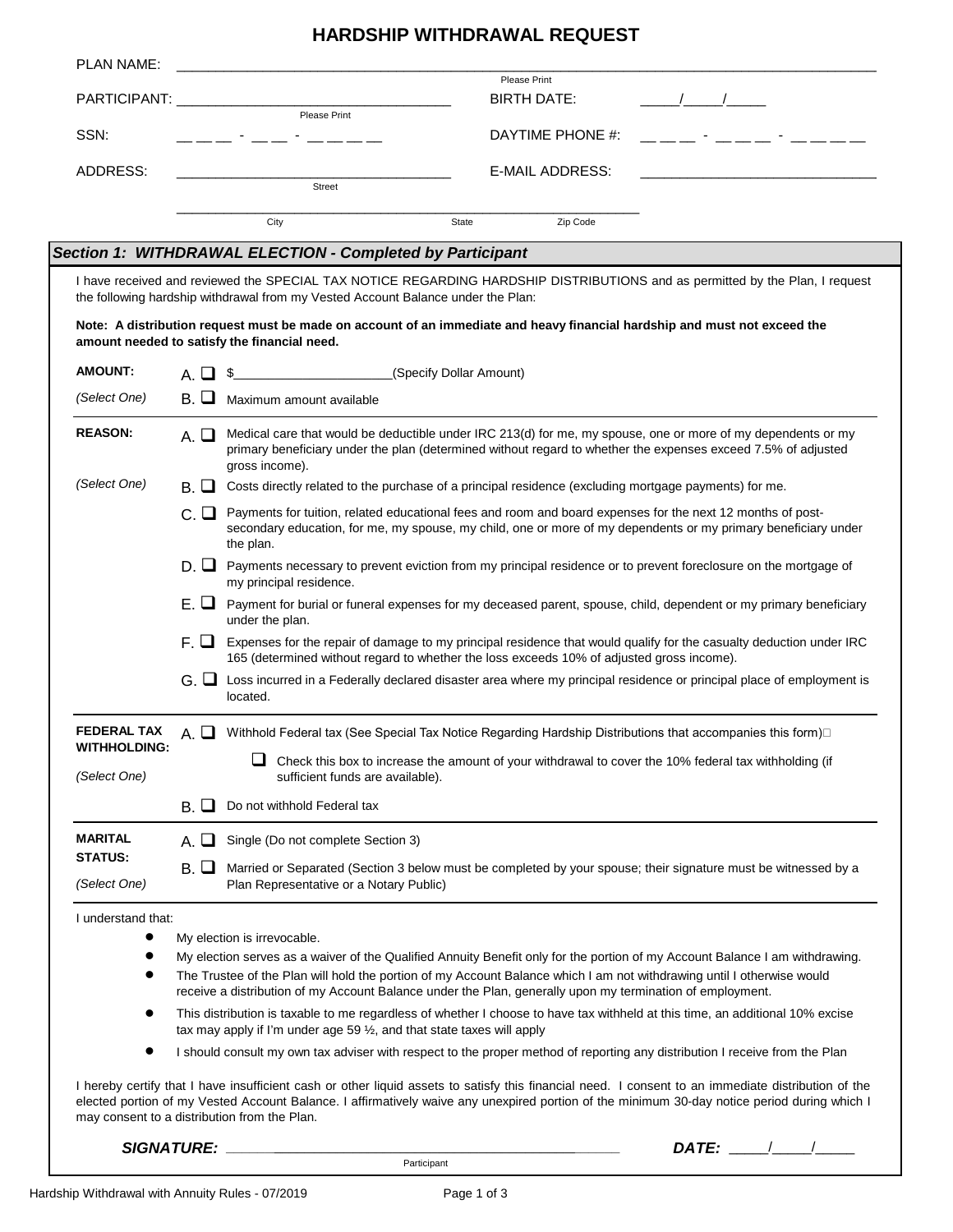| Section 2: OPTIONAL ELECTRONIC FUND TRANSFER - Completed by Participant                                                                                                                                                                                                                                                                                                                                                                                                                                                                                                                                                                                                                                                                                                                                                                   |                                                                                          |                                                         |  |  |  |  |  |  |
|-------------------------------------------------------------------------------------------------------------------------------------------------------------------------------------------------------------------------------------------------------------------------------------------------------------------------------------------------------------------------------------------------------------------------------------------------------------------------------------------------------------------------------------------------------------------------------------------------------------------------------------------------------------------------------------------------------------------------------------------------------------------------------------------------------------------------------------------|------------------------------------------------------------------------------------------|---------------------------------------------------------|--|--|--|--|--|--|
| Generally a distribution check will be mailed directly to your address (provided above). When plan provisions and investments permit, you<br>may elect to have your distribution transferred electronically. Complete this section to request an electronic transfer of funds.                                                                                                                                                                                                                                                                                                                                                                                                                                                                                                                                                            |                                                                                          |                                                         |  |  |  |  |  |  |
| <b>Electronic Transfer Type:</b><br>٠                                                                                                                                                                                                                                                                                                                                                                                                                                                                                                                                                                                                                                                                                                                                                                                                     | Direct Deposit / ACH                                                                     | $\Box$ Wire (verify bank accepts wires; fees may apply) |  |  |  |  |  |  |
| Bank Name:                                                                                                                                                                                                                                                                                                                                                                                                                                                                                                                                                                                                                                                                                                                                                                                                                                |                                                                                          |                                                         |  |  |  |  |  |  |
| Bank Routing (ABA) Number:                                                                                                                                                                                                                                                                                                                                                                                                                                                                                                                                                                                                                                                                                                                                                                                                                | — —— —— —— —— —— —— —— —— (9 digits)                                                     |                                                         |  |  |  |  |  |  |
| <b>Bank Account Number:</b>                                                                                                                                                                                                                                                                                                                                                                                                                                                                                                                                                                                                                                                                                                                                                                                                               |                                                                                          |                                                         |  |  |  |  |  |  |
| • Account Type:                                                                                                                                                                                                                                                                                                                                                                                                                                                                                                                                                                                                                                                                                                                                                                                                                           | $\Box$ Checking Account                                                                  | $\Box$ Savings Account                                  |  |  |  |  |  |  |
|                                                                                                                                                                                                                                                                                                                                                                                                                                                                                                                                                                                                                                                                                                                                                                                                                                           | Section 3: CONSENT OF SPOUSE (Must be witnessed by Plan Representative or Notary Public) |                                                         |  |  |  |  |  |  |
| As spouse of the Participant, I hereby consent to the waiver of the Qualified Annuity Benefit and Qualified Optional Survivor Annuity and to the<br>timing and form of distribution elected on this form. I have received a written explanation of the Qualified Annuity Benefit, my right not to<br>consent to this waiver election, the waiver election period, and the financial effect of the election not to receive benefits in the Qualified Annuity<br>Benefit or Qualified Optional Survivor Annuity. I understand my consent is irrevocable unless my spouse revokes the waiver election. I<br>understand any change in this form of benefit election is subject to my consent, unless my spouse elects to receive the Qualified Annuity<br>Benefit or Qualified Optional Survivor Annuity.<br>I have executed this consent on: |                                                                                          |                                                         |  |  |  |  |  |  |
|                                                                                                                                                                                                                                                                                                                                                                                                                                                                                                                                                                                                                                                                                                                                                                                                                                           |                                                                                          | Signature of Spouse                                     |  |  |  |  |  |  |
| SIGNATURE MUST BE WITNESSED BY PLAN REPRESENTATIVE OR NOTARY PUBLIC                                                                                                                                                                                                                                                                                                                                                                                                                                                                                                                                                                                                                                                                                                                                                                       |                                                                                          |                                                         |  |  |  |  |  |  |
| Plan Representative                                                                                                                                                                                                                                                                                                                                                                                                                                                                                                                                                                                                                                                                                                                                                                                                                       |                                                                                          | Notary Public                                           |  |  |  |  |  |  |
|                                                                                                                                                                                                                                                                                                                                                                                                                                                                                                                                                                                                                                                                                                                                                                                                                                           | (SEAL)                                                                                   | DATE: $\frac{1}{\sqrt{2}}$                              |  |  |  |  |  |  |
|                                                                                                                                                                                                                                                                                                                                                                                                                                                                                                                                                                                                                                                                                                                                                                                                                                           |                                                                                          | My commission expires: _____/____/__                    |  |  |  |  |  |  |
| Section 4: APPROVAL OR DENIAL OF HARDSHIP WITHDRAWAL - Completed by Employer                                                                                                                                                                                                                                                                                                                                                                                                                                                                                                                                                                                                                                                                                                                                                              |                                                                                          |                                                         |  |  |  |  |  |  |
| The above hardship distribution is approved.<br>П                                                                                                                                                                                                                                                                                                                                                                                                                                                                                                                                                                                                                                                                                                                                                                                         |                                                                                          |                                                         |  |  |  |  |  |  |
| The above hardship distribution is denied. A written explanation of the reasons for denial will be provided to the participant.                                                                                                                                                                                                                                                                                                                                                                                                                                                                                                                                                                                                                                                                                                           |                                                                                          |                                                         |  |  |  |  |  |  |
| SIGNATURE: SIGNATURE:                                                                                                                                                                                                                                                                                                                                                                                                                                                                                                                                                                                                                                                                                                                                                                                                                     |                                                                                          | $DATE:$ / /                                             |  |  |  |  |  |  |
|                                                                                                                                                                                                                                                                                                                                                                                                                                                                                                                                                                                                                                                                                                                                                                                                                                           | Authorized Plan Representative                                                           |                                                         |  |  |  |  |  |  |
|                                                                                                                                                                                                                                                                                                                                                                                                                                                                                                                                                                                                                                                                                                                                                                                                                                           |                                                                                          |                                                         |  |  |  |  |  |  |

Return completed form to:Sikich LLP 13400 Bishops Lane, Suite 300, Brookfield, WI 53005 Fax # 262-754-9401